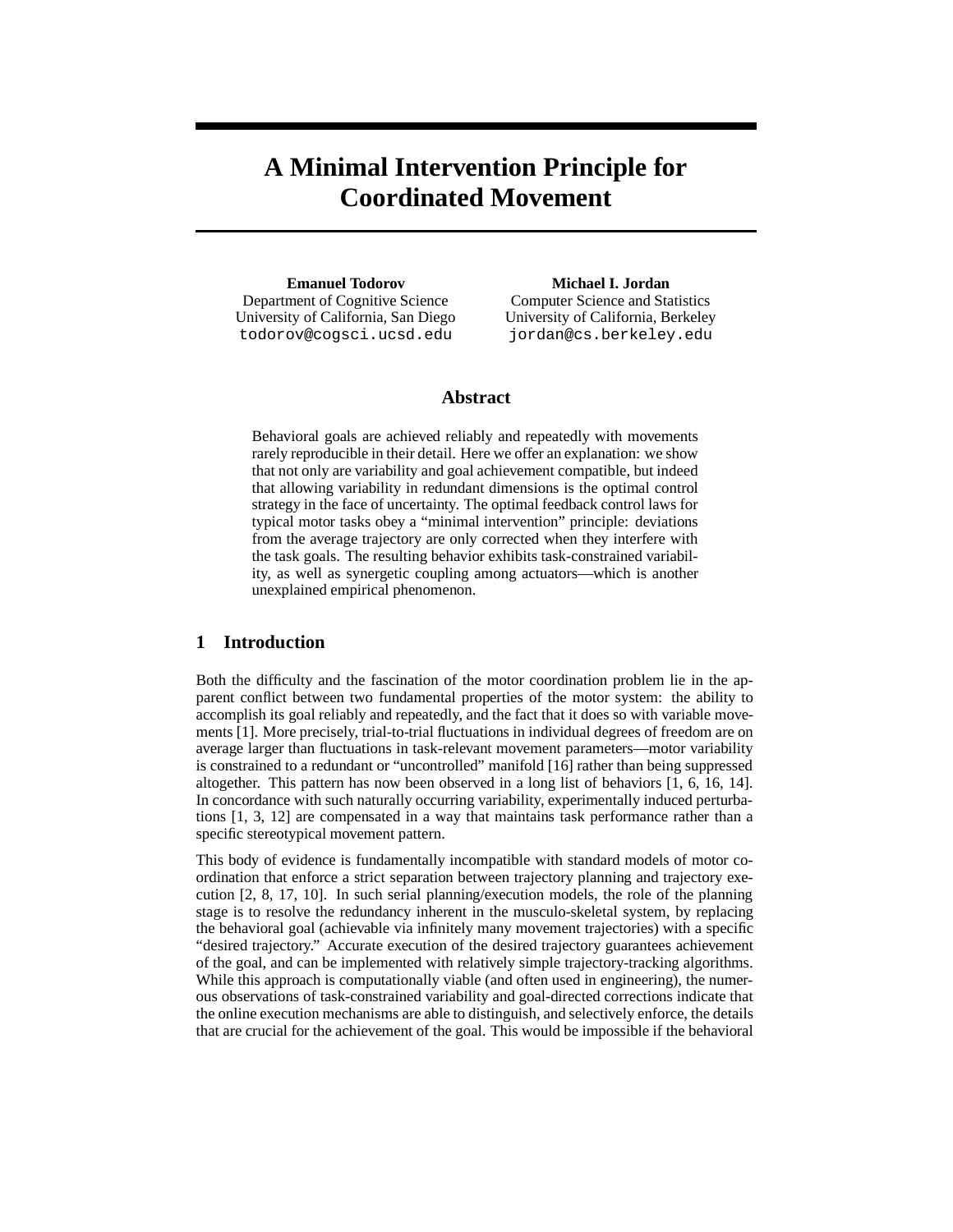goal were replaced with a specific trajectory.

Instead, these observations imply a very different control scheme, one which pursues the behavioral goal more directly. Efforts to delineate such a control scheme have led to the idea of motor synergies, or high-level "control knobs," that have invariant and predictable effects on the task-relevant movement parameters despite variability in individual degrees of freedom [9, 11]. But the computational underpinnings of such an approach—how the synergies appropriate for a given task and plant can be constructed, what control scheme is capable of utilizing them, and why the motor system should prefer such a control scheme in the first place—remain unclear. This general form of hierarchical control implies correlations among the control signals sent to multiple actuators (i.e., synergetic coupling) and a corresponding reduction in control space dimesionality. Such phenonema have indeed been observed [4, 18], but the relationship to the hypothetical functional synergies remains to be established.

In this paper we aim to resolve the apparent conflict at the heart of the motor coordination problem, and clarify the relationship between variability, task goals, and motor synergies. We treat motor coordination within the framework of stochastic optimal control, and postulate that the motor system approximates the *best* possible control scheme for a given task. Such a control scheme will generally take the form of a feedback control law. Whenever the task allows redundant solutions, the initial state of the plant is uncertain, the consequences of the control signals are uncertain, and the movement duration exceeds the shortest sensory-motor delay, optimal performance is achieved by a feedback control law that resolves redundancy moment-by-moment—using all available information to choose the most advantageous course of action under the present circumstances. By postponing all decisions regarding movement details until the last possible moment, this control law takes advantage of the opportunities for more successful task completion that are constantly being created by unpredictable fluctuations away from the average trajectory. Such exploitation of redundancy not only results in higher performance, but also gives rise to task-constrained variability and motor synergies—the phenomena we seek to explain.

The present paper is related to a recent publication targeted at a neuroscience audience [14]. Here we provide a number of technical results missing from [14], and emphasize the aspects of our work that are most likely to be of interest to the computational modeling community.

# **2 The Minimal Intervention principle**

Our general explanation of the above phenomena follows from an intuitive property of optimal feedback controllers which we call the "minimal intervention" principle: *deviations from the average trajectory are corrected only when they interfere with task performance*.

If this principle holds, and the noise perturbs the system in all directions, the interplay of the noise and control processes will result in variability which is larger in task-irrelevant directions. At the same time, the fact that certain deviations are not being corrected implies that the corresponding control subspace is not being used—which is the phenomenon typically interpreted as evidence for motor synergies [4, 18].

Why should the minimum intervention principle hold? An optimal feedback controller has nothing to gain from correcting task-irrelevant deviations, because its only concern is task performance and by definition such deviations do not interfere with performance. On the other hand, generating a corrective control signal can be detrimental, because: 1) the noise in the motor system is known to be multiplicative [13] and therefore could increase; 2) the cost being minimized most likely includes a control-dependent effort penalty which could also increase.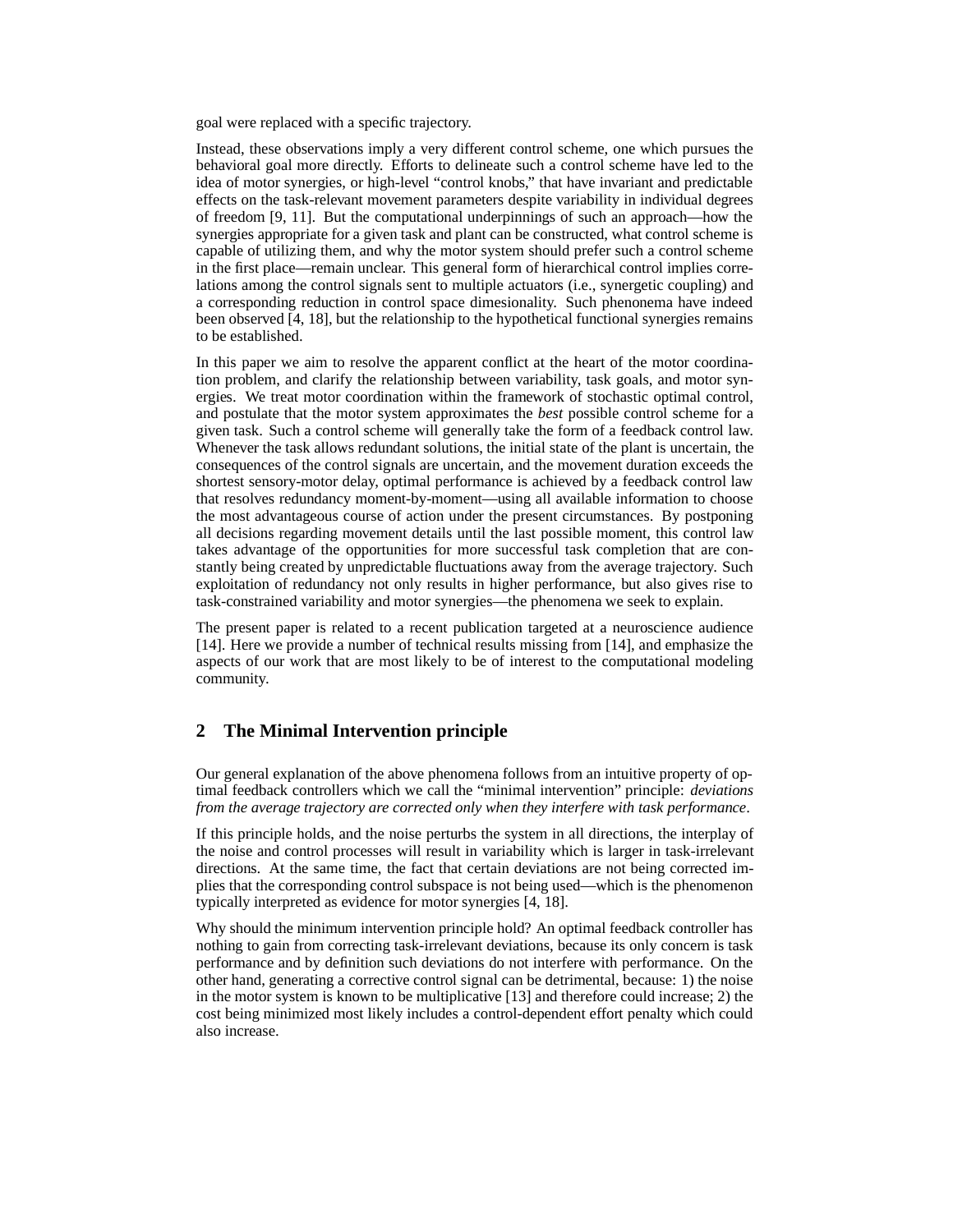We now formalize the notions of "redundancy" and "correction," and show that for a surprisingly general class of systems they are indeed related—as our intuition suggests.

#### **2.1 Local analysis of a general class of optimal control problems**

Redundancy is not easy to define. Consider the task of reaching, which requires the fingertip to be at a specified target at some point in time  $T$ . At time  $T$ , all arm configurations for which the fingertip is at the target are redundant. But at times different from  $T$  this geometric approach is insufficient to define redundancy. Therefore we follow a more general approach.

Consider a system with state  $\mathbf{x}(t) \in \mathbb{R}^m$ , control  $\mathbf{u}(t) \in \mathbb{R}^n$ , instantaneous scalar cost  $\ell(t, \mathbf{x}(t), \mathbf{u}(t)) \geq 0$ , and dynamics

$$
d\mathbf{x} = \mathbf{f}\left(t, \mathbf{x}, \mathbf{u}\right) \, dt + G\left(t, \mathbf{x}, \mathbf{u}\right) \, d\varepsilon
$$

where  $\varepsilon$  (*t*)  $\in \mathbb{R}^k$  is multidimensional standard Brownian motion. Control signals are generated by a feedback control law, which can be any mapping of the form  $\mathbf{u}(t) =$  $\pi(t, \mathbf{x}(t))$ . The analysis below heavily relies on properties of the optimal cost-to-go function, defined as

$$
v^*\left(t,\mathbf{x}\right)=\min_{\boldsymbol{\pi}\left(\cdot,\cdot\right)}E_{\mathbf{x}\left(\cdot\right)}\int_{t}^{T}\ell\left(s,\mathbf{x}\left(s\right),\boldsymbol{\pi}\left(s,\mathbf{x}\left(s\right)\right)\right)\,ds
$$

where the minimum is achieved by the optimal control law  $\pi^*(t, \mathbf{x}(t))$ .

Suppose that in a given task the system of interest (driven by the optimal control law) generates an average trajectory  $\bar{\mathbf{x}}(t)$ . On a given trial, let  $\Delta \mathbf{x}$  be the deviation form the average trajectory at time t. Let  $\Delta v^*$  be the change in the optimal cost-to-go  $v^*$  due to the deviation  $\Delta \mathbf{x}$ ; i.e.,  $\Delta v^* (\Delta \mathbf{x}) = v^* (\overline{\mathbf{x}} + \Delta \mathbf{x}) - v^* (\overline{\mathbf{x}})$ . Now we are ready to define redundancy: the deviation  $\Delta x$  is redundant iff  $\Delta v^* (\Delta x) = 0$ . Note that our definition reduces to the intuitive geometric definition at the end of the movement, where the cost function  $\ell$  and optimal cost-to-go  $v^*$  are identical.

To define the notion of "correction," we need to separate the passive and active dynamics:

$$
\mathbf{f}\left(t,\mathbf{x},\mathbf{u}\right) = \mathbf{a}\left(t,\mathbf{x}\right) + B\left(t,\mathbf{x}\right)\mathbf{u}
$$

The (infinitesimal) expected change in **x** due to the control  $\mathbf{u} = \pi^* (t, \overline{\mathbf{x}} + \Delta \mathbf{x})$  can now be identified:  $\dot{\mathbf{x}}_{\mathbf{u}} = B(t, \overline{\mathbf{x}} + \Delta \mathbf{x}) \boldsymbol{\pi}^* (t, \overline{\mathbf{x}} + \Delta \mathbf{x})$ . The corrective action of the control signal is naturally defined as  $\text{corr}(\Delta x) = \langle -\dot{x}_{\mathbf{u}}, \Delta x \rangle$ .

In order to relate the quantities  $\Delta v^* (\Delta x)$  and corr  $(\Delta x)$ , we obviously need to know something about the optimal control law  $\pi^*$ . For problems in the above general form, the optimal control law  $\pi^*(t, \mathbf{x}(t))$  is given [7] by the minimum

$$
\arg\min_{\mathbf{u}} \ell(t, \mathbf{x}, \mathbf{u}) + \mathbf{f}(t, \mathbf{x}, \mathbf{u})^{\mathsf{T}} v_{\mathbf{x}}^{*}(t, \mathbf{x}) + \frac{1}{2} \text{trace}\left(G(t, \mathbf{x}, \mathbf{u})^{\mathsf{T}} v_{\mathbf{x}\mathbf{x}}^{*}(t, \mathbf{x}) G(t, \mathbf{x}, \mathbf{u})\right)
$$

where  $v_x^*(t, \mathbf{x})$  and  $v_{xx}^*(t, \mathbf{x})$  are the gradient and Hessian of the optimal cost-to-go function  $v^*(t, \mathbf{x})$ . To be able to minimize this expression explicitly, we will restrict the class of problems to

$$
G(t, \mathbf{x}, \mathbf{u}) = [C_1(t, \mathbf{x}) \mathbf{u} \cdots C_k(t, \mathbf{x}) \mathbf{u}]
$$
  

$$
\ell(t, \mathbf{x}, \mathbf{u}) = q(t, \mathbf{x}) + \frac{1}{2} \mathbf{u}^{\mathsf{T}} R(t, \mathbf{x}) \mathbf{u}
$$

The matrix notation means that the  $i_{th}$  column of G is  $C_i(t, \mathbf{x})$  u. Note that the latter formulation is still very general, and can represent realistic musculo-skeletal dynamics and motor tasks.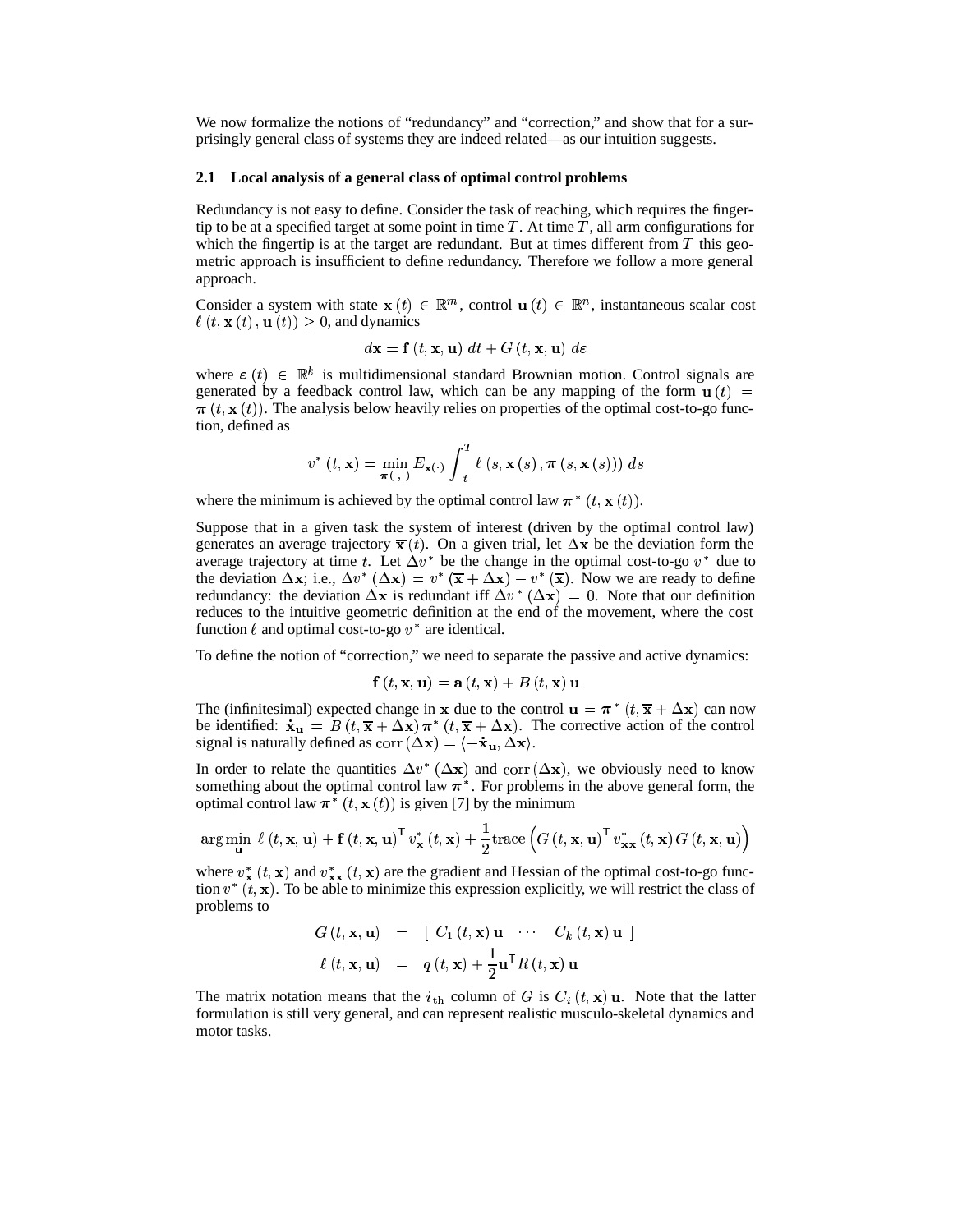Using the fact<sup>1</sup> that  $GG^{\mathsf{T}} = \sum_{i=1}^{k} C_i \mathbf{u} \mathbf{u}^{\mathsf{T}} C_i^{\mathsf{T}}$  and trace  $(UV) = \text{trace}(VU)$ , and eliminating terms that do not depend on  $\bf{u}$ , the expression that has to be minimized w.r.t  $\bf{u}$ becomes

$$
\mathbf{u}^{\mathsf{T}}B\left(t,\mathbf{x}\right)^{\mathsf{T}}v_{\mathbf{x}}^{*}\left(t,\mathbf{x}\right)+\frac{1}{2}\mathbf{u}^{\mathsf{T}}\underbrace{\left(R\left(t,\mathbf{x}\right)+\sum\nolimits_{i=1}^{k}C_{i}\left(t,\mathbf{x}\right)^{\mathsf{T}}v_{\mathbf{x}\mathbf{x}}^{*}\left(t,\mathbf{x}\right)C_{i}\left(t,\mathbf{x}\right)\right)}_{Z\left(t,\mathbf{x}\right)}
$$

Therefore the optimal control law is

$$
\boldsymbol{\pi}^{*}\left(t,\mathbf{x}\right)=-Z\left(t,\mathbf{x}\right)^{-1}B\left(t,\mathbf{x}\right)^{{\sf T}}\boldsymbol{v}_{\mathbf{x}}^{*}\left(t,\mathbf{x}\right)
$$

We now return to the relationship between "redundancy" and "correction." The time index  $t$  will be suppressed for clarity. We expand the optimal cost-to-go to second order:  $v^* (\overline{\mathbf{x}} + \Delta \mathbf{x}) \approx v^* (\overline{\mathbf{x}} + \Delta \mathbf{x}) + \Delta \mathbf{x}^{\mathsf{T}} v_{\mathbf{x}}^* (\overline{\mathbf{x}}) + \Delta \mathbf{x}^{\mathsf{T}} v_{\mathbf{x}}^* (\overline{\mathbf{x}}) \Delta \mathbf{x}$ , also expand its gradient to first order:  $v_x^* (\overline{x} + \Delta x) \approx v_x^* (\overline{x}) + v_{xx}^* (\overline{x}) \Delta x$ , and approximate all other quantities as being constant in a small neighborhood of  $\overline{x}$ . The effect of the control signal becomes  $\dot{\mathbf{x}}_{\mathbf{u}} \approx -B(\overline{\mathbf{x}}) Z(\overline{\mathbf{x}})^{-1} B(\overline{\mathbf{x}})^{\top} (v_{\mathbf{x}}^{*} (\overline{\mathbf{x}}) + v_{\mathbf{x}\mathbf{x}}^{*} (\overline{\mathbf{x}}) \Delta \mathbf{x}).$  Substituting in the above definitions yields

$$
\Delta v^* (\Delta \mathbf{x}) \approx \langle \Delta \mathbf{x}, v^*_{\mathbf{x}} (\overline{\mathbf{x}}) + v^*_{\mathbf{x} \mathbf{x}} (\overline{\mathbf{x}}) \Delta \mathbf{x} \rangle \n\operatorname{corr} (\Delta \mathbf{x}) \approx \langle \Delta \mathbf{x}, v^*_{\mathbf{x}} (\overline{\mathbf{x}}) + v^*_{\mathbf{x} \mathbf{x}} (\overline{\mathbf{x}}) \Delta \mathbf{x} \rangle_{B(\overline{\mathbf{x}})Z(\overline{\mathbf{x}})^{-1}B(\overline{\mathbf{x}})^{\mathsf{T}}}
$$

where the weighted dot-product notation  $\langle x, y \rangle_M$  stands for  $x^{\mathsf{T}}My$ .

Thus both  $\Delta v^* (\Delta x)$  and corr  $(\Delta x)$  are dot-products of the same two vectors. When  $v_{\mathbf{x}}^*(\overline{\mathbf{x}}) + v_{\mathbf{x}}^*(\overline{\mathbf{x}}) \Delta \mathbf{x} = 0$  —which can happen for infinitely many  $\Delta \mathbf{x}$  when the Hessian  $v_{xx}^*(\overline{x})$  is singular—the deviation is redundant and the optimal controller takes no corrective action. Furthermore,  $\Delta v^*$  ( $\Delta x$ ) and corr ( $\Delta x$ ) are positively correlated because  $B(\overline{x}) Z(\overline{x})^{-1} B(\overline{x})^{\mathsf{T}}$  is a positive semi-definite matrix<sup>2</sup>. Thus the optimal controller resists single-trial deviations that take the system to more costly states, and magnifies deviations to less costly states.

This analysis confirms the minimal intervention principle to be a very general property of optimal feedback controllers, explaining why variability patterns elongated in taskirrelevant dimensions (as well as synergetic actuator coupling) have been observed in such a wide range of experiments involving different actuators and behavioral goals.

#### **2.2 Linear-Quadratic-Gaussian (LQG) simulations**

The local analysis above is very general, but it leaves a few questions open: i) what happens when the deviation  $\Delta x$  is not small; ii) how does the optimal cost-to-go (which defines redundancy) relate to the cost function (which defines the task); iii) what is the distribution of states resulting from the sequence of optimal control signals? To address such questions (and also build models of specific motor control experiments) we need to focus on a class of control problems for which the optimal control law can actually be found. To that end, we have modified [15] the extensively studied LQG framework to include the multiplicative control noise characteristic of the motor system. The control problems studied here and in

<sup>&</sup>lt;sup>1</sup>Defining the unit vector  $\bf{e}_i$  as having a 1 in position i and 0 in all other positions, we can write  $G = \sum_{i=1}^k C_i \mathbf{u} \mathbf{e}_i^T$ . Then  $GG^T = \sum_i \sum_i C_i \mathbf{u} \mathbf{e}_i^T \mathbf{e}_j \mathbf{u}^T C_i^T =$  $\mathbf{u}^T C_i^T = \sum_i C_i \mathbf{u} \mathbf{u}^T C_i^T$ , since  $\mathbf{e}_i^T \mathbf{e}_j = \delta_i^j$ .

 $2Z(\bar{x})$  has to be positive semi-definite—or else we could find a control signal that makes the instantaneous cost negative, and that is impossible by definition. Therefore  $BZ^{-1}B^{T}$  is also positive semi-definite.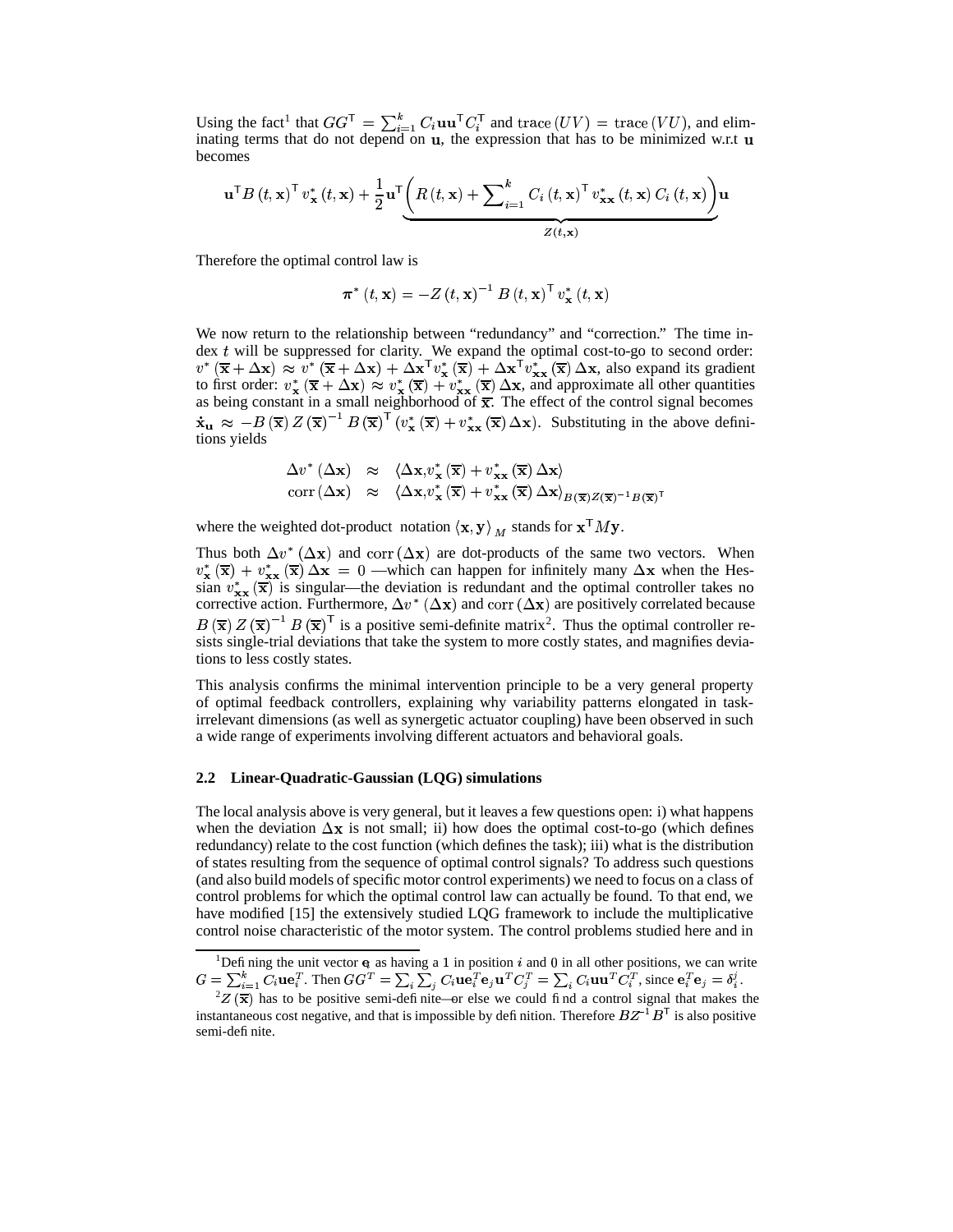

Figure 1:  $A, B, C, H, R, Q$  were generated randomly, with the restiction that A has singular values less than (i.e. the passive dynamics is stable); the last component of the state is 1 (for similarity with motor control tasks),  $R$  and  $Q$  are positive semi-definite, and  $Q_t = Q_{\overline{N}}^t$ . For each problem  $(N = 50)$  and each point in time t, we generated 100 random unit vector  $\mathbf{d}_i$  and scaled them by mean(sqrt(svd(cov(x)))). Then<br>  $dv_i \triangleq (\mathbf{d}_i + \overline{\mathbf{x}})^T S (\mathbf{d}_i + \overline{\mathbf{x}}) - \overline{\mathbf{x}}^T S \overline{\mathbf{x}}, dq_i \triangleq (\mathbf{d}_i + \overline{\mathbf{x}})^T Q (\mathbf{d}_i + \overline{\mathbf{x}}) - \overline{\mathbf{x}}^T Q \overline{\mathbf{x}}, d\text{cov}_i \$  $(d_i + \overline{x})^{\top}$  cov  $(\overline{x}) (d_i + \overline{x}) - \overline{x}^{\top}$ cov  $(\overline{x}) \overline{x}$ , corr $_i \triangleq d_i^{\top} BL (d_i + \overline{x})$ . The notation "dv : dq" stands for the correlation between the  $dv_i$  and the  $dq_i$ , etc.

the next section are in the form

*Dynamics* 
$$
\mathbf{x}_{t+1} = A\mathbf{x}_t + B\mathbf{u}_t + [C_1\mathbf{u}_t \cdots C_k\mathbf{u}_t] \varepsilon_t
$$
  
 *feedback*  $\mathbf{y}_t = H\mathbf{x}_t + \boldsymbol{\omega}_t$   
  $\text{Cost}$   $\mathbf{x}_t^{\mathsf{T}} Q_t \mathbf{x}_t + \mathbf{u}_t^{\mathsf{T}} R \mathbf{u}_t$ 

Note that the system state  $x_t$  is now partially observable, through noisy sensor readings  $y_t$ . When the noise is additive instead of being multiplicative, the optimal control problem has the well-known solution [5]

$$
\boldsymbol{\pi}_{t}^{*}\left(\widehat{\mathbf{x}}_{t}\right)=-L_{t}\widehat{\mathbf{x}}_{t};\quad\widehat{\mathbf{x}}_{t+1}=A\widehat{\mathbf{x}}_{t}+B\mathbf{u}_{t}+K_{t}\left(\mathbf{y}_{t}-H\widehat{\mathbf{x}}_{t}\right)
$$

where  $\hat{\mathbf{x}}_t$  is an internal estimate of the system state, updated recursively by a Kalman filter. The sequences of matrices  $L$  and  $K$  are computed from the associated discrete-time Ricatti equations [5]. Multiplicative noise complicates matters, but we have found [15] that for systems with stable passive dynamics a similar control strategy is very close to optimal. The modified equations for  $L$  and  $K$  are given in [15]. The optimal cost-to-go function is

$$
v_t^* (\hat{\mathbf{x}}_t) = \hat{\mathbf{x}}_t^T S_t \hat{\mathbf{x}}_t + \text{const}
$$
  

$$
S_t = Q_t + A^T S_{t+1} (A - BL_t); \quad S_N = Q_N
$$

The Hessian  $S_t$  of the optimal cost-to-go is closely related to the task cost  $Q_t$ , but also includes future task costs weighted by the passive  $(A)$  and closed-loop  $(A - BL_t)$  dynamics.

Specific motor control tasks are considered below. Here we generate 100 random problems in the above form, compute the optimal control law in each case, and correlate the quantities  $\Delta v^*$  and corr. As the "dv : corr" curve in Figure 1 shows, they are positively correlated at all times. We also show in Figure 1 that the Hessian of the optimal cost-to-go has similar shape to the task cost ("dv : dq" curve), and that the state covariance is smaller along dimensions where the task cost is larger; i.e., the correlation "dcov : dq" is negative. See the figure legend for details.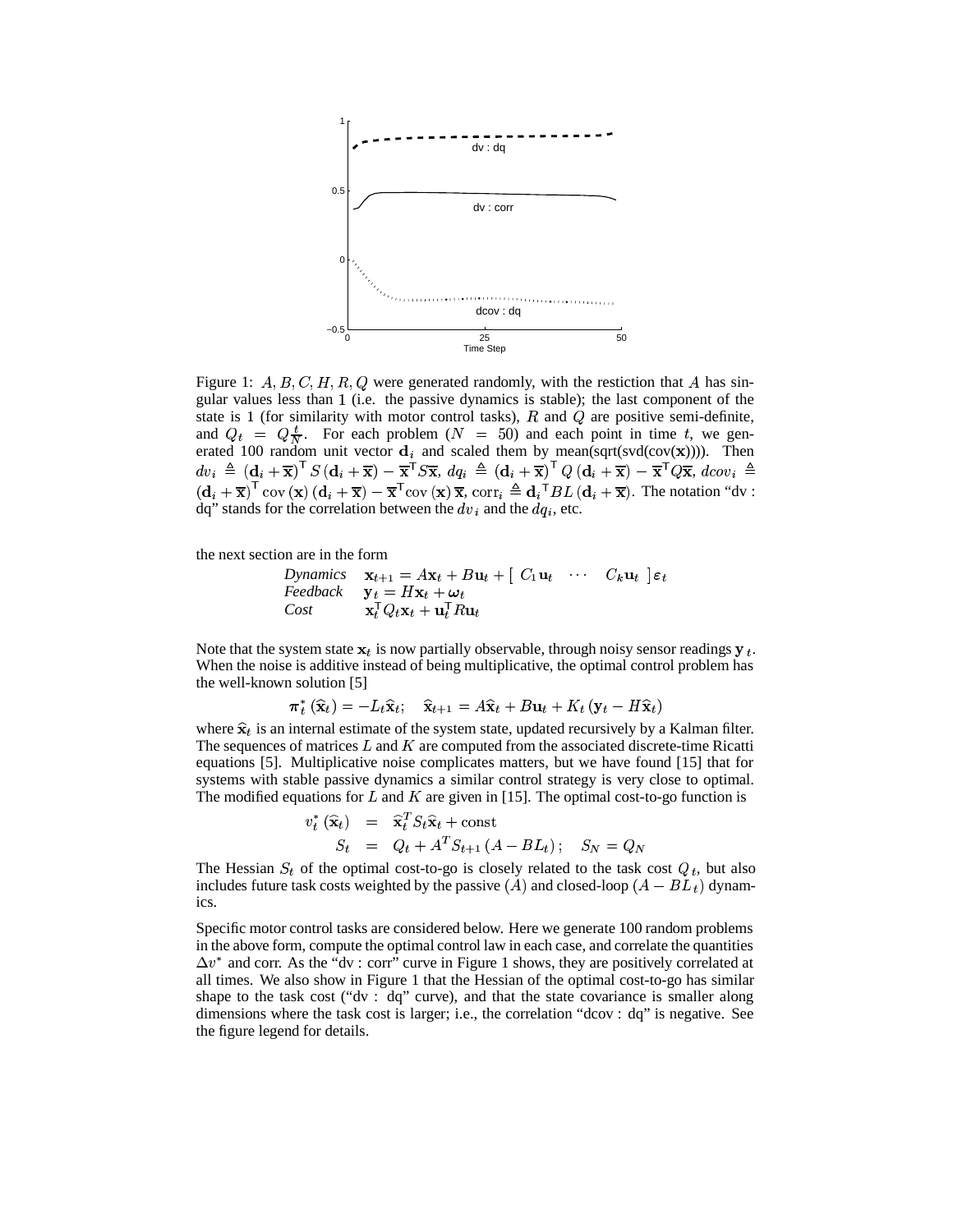

Figure 2: Simulations of motor control tasks – see text.

# **3 Applications to motor coordination**

We have used the modified LQG framework to model a wide range of specific motor control tasks [14, 15], and always found that optimal feedback controllers generate variability that is elongated in redundant dimensions. Here we illustrate two such models. The first model (Figure 2, Bimanual Tasks) includes two 1D point masses with positions X1 and X2, each driven with a force actuator whose output is a noisy second-order low-pass filtered version of the corresponding control signal. The feedback contains noisy position, velocity, and force information—delayed by 50 msec (by augmenting the system state with a sequence of recent sensor readings). The " Difference" task requires the two points to start moving 20cm apart, and stop at identical but unspecified locations. The covariance of the final state is elongated in the task-irrelevant dimension: the two points always stop close to each other, but the final location can vary substantially from trial to trial. A related phenomenon has been observed in the more complex bimanual task of inserting a pointer in a cup [6]. We now modify the task: in "Sum," the two points start at the same location and have to stop so that the midpoint between them is at zero. Note that the state covariance is reoriented accordingly. We also illustrate a Via Point task, where a 2D point mass has to pass through a sequence of two intermediate targets and stop at a final target (tracing an S-shaped curve). Variability is minimal at the via points. Furthermore, when one via point is made smaller (i.e., the weight of the corresponding positional constraint is increased), the variability decreases at that point. Due to space limitations, we refer the reader to [14] for details of the models. In [14] we also report a via point experiment that closely matches the predicted effect.

### **4 Multi-attribute costs and desired trajectory tracking**

As we stated earlier, replacing the task goal with a desired trajectory (which achieves the goal if executed precisely) is generally suboptimal. A number of examples of such suboptimality are provided in [14]. Here we present a more general view of desired trajectory tracking which clarifies its relationship to optimal control.

Desired trajectory tracking can be incorporated in the present framework by using a modified cost, one that specifies a desired state at each point in time, and penalizes the deviations from that state. Such a modified cost would normally include the original task cost (e.g., the terms that specify the desired terminal state), but also a large number of additional terms that do not need to be minimized in order to accomplish the actual task. This raises the question: what happens to the expected values of the terms in the original cost, when we attempt to minimize other costs simultaneously? Intuitively, one would expect the orig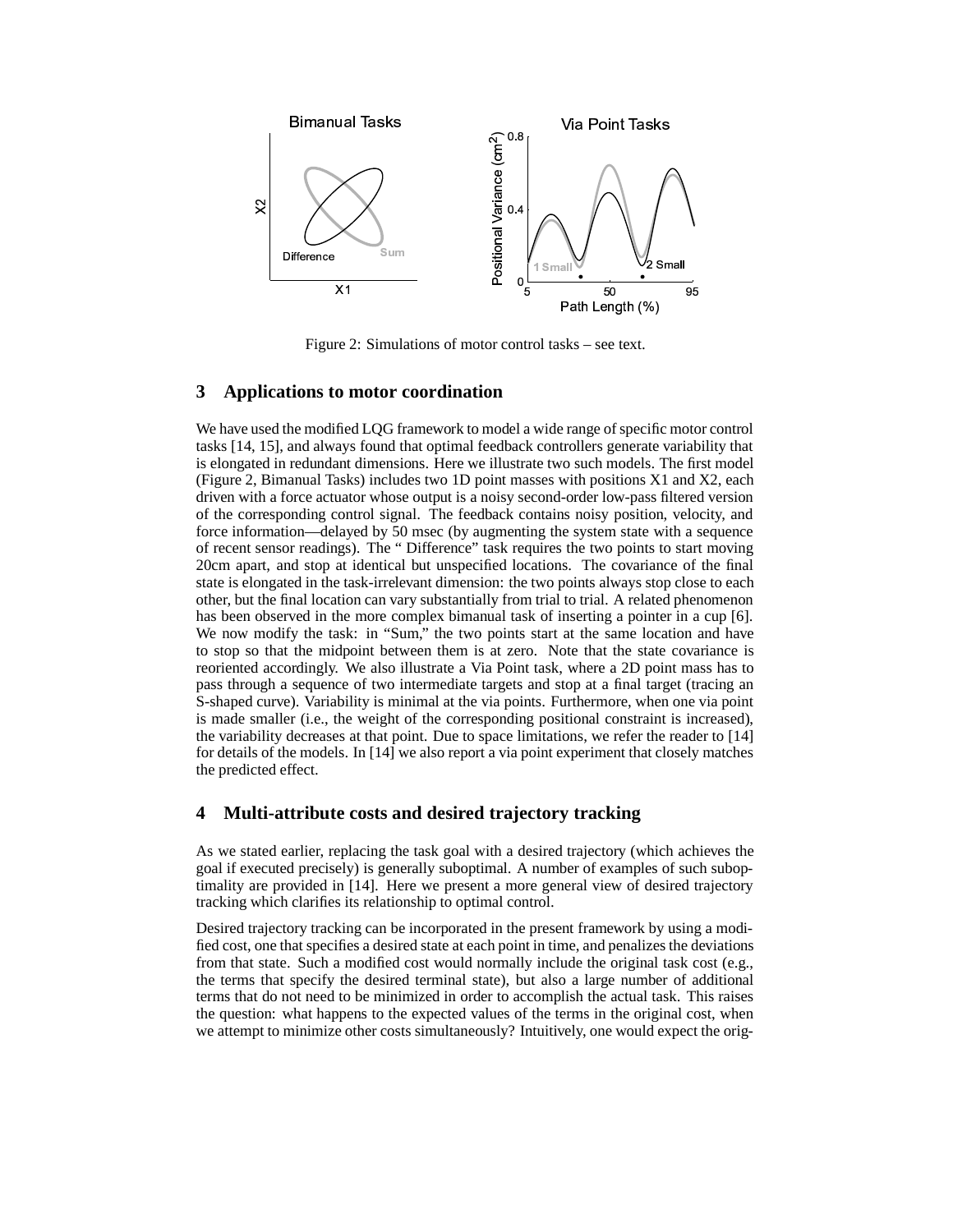inal costs to increase (relative to the costs obtained by the task-optimal controller). The geometric argument below formalizes these ideas, and confirms our intuition.



Figure 3

Consider a family of optimal control problems parameterized by the vector  $\mathbf{w}$ , with cost functions  $\ell^{\mathbf{w}}(t, \mathbf{x}, \mathbf{u}) = \sum_{i=1}^{n} w_i \ell_i(t, \mathbf{x}, \mathbf{u})$ . Here  $\ell_i$  are different component costs, and  $w_i$  are the corresponding non-negative weights. Without loss of generality we can assume that  $\sum_i w_i^2 = 1$ , i.e., the weight vector  $\mathbf{w} \in W \subset \mathbb{R}^d$  lies in the positive quadrant of the unit sphere. Let  $\pi^{\mathbf{w}}(t, \mathbf{x})$  be an optimal control law<sup>3</sup>, and  $\mathbf{p}(\mathbf{w}) \in P \subset \mathbb{R}^d$  be the vector of expected component costs achieved by  $\pi^{\mathbf{w}}$ ; i.e.,  $p_i(\mathbf{w}) = E_{\mathbf{x}(\cdot)} \int e^{i(t, \mathbf{x}(t))},$  $\ell_i(t, \mathbf{x}(t), \pi^{\mathbf{w}}(t, \mathbf{x}(t))) dt$ . Consider a weight vector  $\overline{\mathbf{w}}$  and its corresponding  $\bar{p} = p(\bar{w})$ , such that the mapping  $p(w)$  is locally smooth and invertible. Then we can define the inverse mapping  $\bf{w}$  ( $\bf{p}$ ) from the expected component cost manifold P to the weight manifold  $W$ , as illustrated in Figure 3.

From the definitions of  $\ell^{\mathbf{w}}$  and  $p_i$ , the total expected cost achieved by  $\pi^{\mathbf{w}}$  is  $\langle \mathbf{w}(\mathbf{p}), \mathbf{p} \rangle$ . Since  $\pi^w$  is an optimal control law for the problem defined by the weight vector  $w$ , no other control law can achieve a smaller total expected cost, and so  $\langle w(p), p \rangle \le \langle w(p), p^* \rangle$ for all  $\mathbf{p}^{\#} \in P$ . Therefore, if we construct the  $d-1$  dimensional hyperplane H  $(\mathbf{p})$  that contains **p** and is orthogonal to  $\bf{w}$  (**p**), the entire manifold P has to lie in the half-space not containing the origin. Thus  $H(p)$  is tangent to the manifold P at point p, P has non-negative curvature, and the unit vector  $\mathbf{n}(\mathbf{p})$  which is normal to  $\overline{P}$  at  $\mathbf{p}$  satisfies  $^4$  $\mathbf{n} \left( \mathbf{p} \right) = \mathbf{w} \left( \mathbf{p} \right).$ 

Let  $\mathbf{p}(\alpha) \in P$ ,  $\alpha \in \mathbb{R}$  be a parametric curve that passes through the point of interest  $\overline{\mathbf{p}}$ :  $\mathbf{p}(0) = \overline{\mathbf{p}}$ . Define  $\mathbf{n}(\alpha) = \mathbf{n}(\mathbf{p}(\alpha))$  and  $\mathbf{w}(\alpha) = \mathbf{w}(\mathbf{p}(\alpha))$ . By differentiating  $\mathbf{p}(\alpha)$  at  $\alpha = 0$  we obtain the tangent  $\overline{p}'$  to the curve  $p(\alpha)$  at  $\overline{p}$ . Since  $\overline{n}$  is normal to P, we have  $\langle \overline{\mathbf{n}}, \overline{\mathbf{p}}' \rangle = 0$ . Differentiating the latter equality once again yields  $\langle \overline{\mathbf{n}}, \overline{\mathbf{p}}'' \rangle + \langle \overline{\mathbf{n}}', \overline{\mathbf{p}}' \rangle = 0$ . The non-negative curvature of P implies  $\langle \overline{n}, \overline{p}' \rangle \ge 0$ ; i.e., the tangent  $\overline{p}'$  cannot turn away from the normal  $\overline{n}$  without p crossing the hyperplane H. Therefore  $\langle \overline{n}', \overline{p}' \rangle \leq 0$ , and since  $\mathbf{n} = \mathbf{w}$ , we have  $\langle \overline{\mathbf{w}}', \overline{\mathbf{p}}' \rangle \leq 0$ .

 $3$ If we assume that the optimal control law is unique, all inequalities below become strict.

<sup>&</sup>lt;sup>4</sup>For a general 2D manifold P embedded in  $\mathbb{R}^3$ , the mapping  $P \to W$  on the unit sphere W that satisfies  $\mathbf{n}(\mathbf{p}) = \mathbf{w}(\mathbf{p})$  is known as the Gauss map, and plays an important role in surface differential geometry.